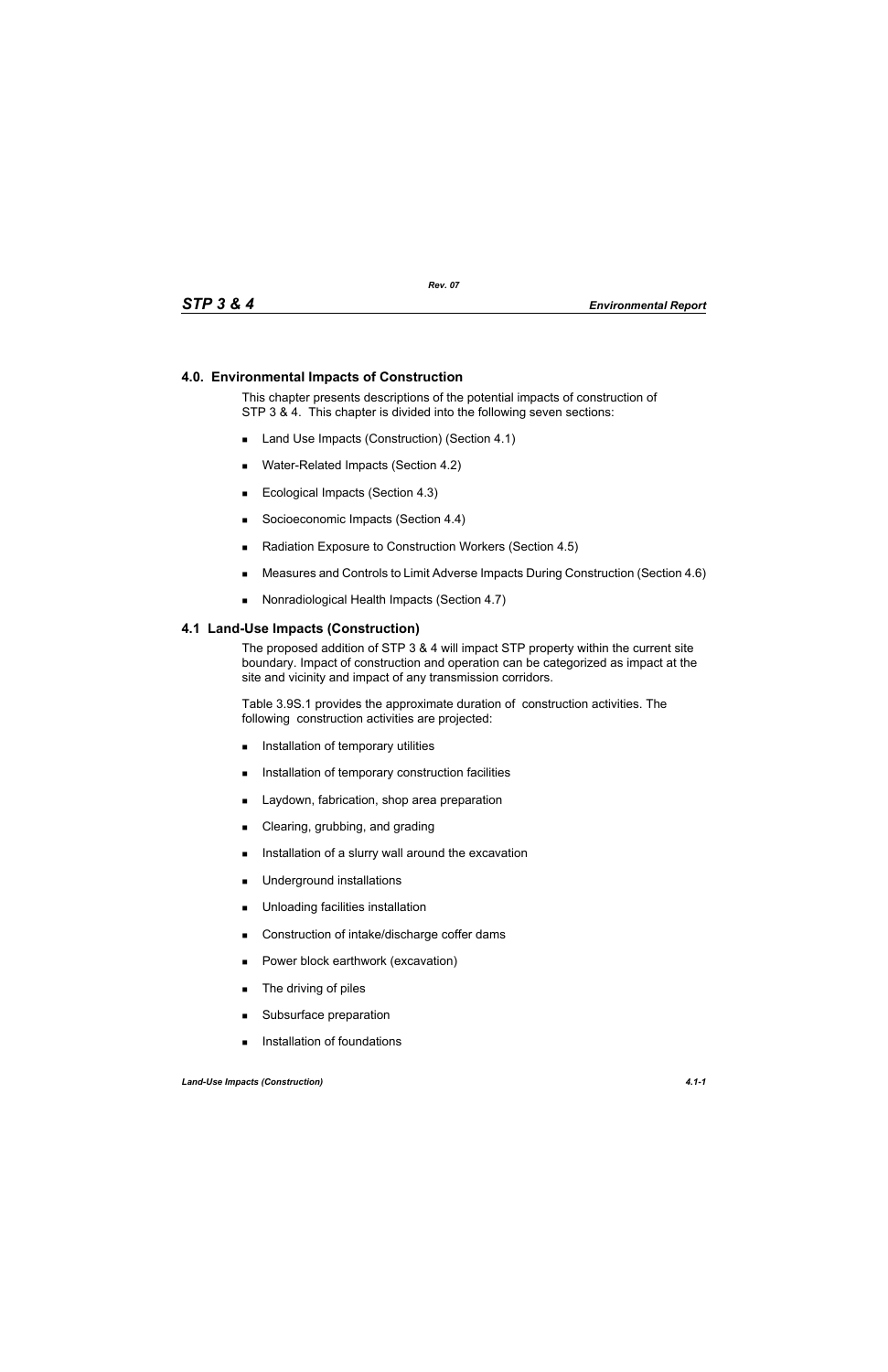*Rev. 07*

- **Placement of backfill, concrete, or permanent retaining walls supporting safety** related SSC's within an excavation
- In-place assembly, erection, fabrication or testing
- Construction of main power block building/structures
- **EXECT** Circulating water intake and pump house
- Ultimate heat sink cooling towers and pump houses

Upon completion of construction activities, surface and subsurface features would be restored in accordance with landowner and permit/consent requirements (Subsection 3.9S.2.11).

Construction activities and potential land-use impacts to the site and vicinity are presented in Subsection 4.1.1. Potential impacts along transmission corridors and offsite areas are addressed in Subsection 4.1.2. Subsection 4.1.3 describes potential impacts of the proposed project construction activities associated with historical and cultural resource properties at the site and vicinity.

# **4.1.1 The Site and Vicinity**

## **4.1.1.1 Impact Assessment (direct)**

Before construction of STP 1 & 2 in the early 1980s, land within the site boundary would have been classified as agricultural, forest, or rangeland (see Figure 2.2-1 and Table 2.2-1). Subsection 2.2.1.1 identifies land-use classification at the site based on NOAA categories. Of the approximately 12,220 acres within the STP property (Table 2.2-1), approximately 57.5% comprises water, 33.1% agricultural land, 8.8% forest land, with the remaining land use (0.7%) classified as rangeland. Cattle are permitted to graze on a small portion of STP land adjacent to the Colorado River. This area is located just within the eastern boundary of the STP property, south of the STP barge slip.

Land use within six miles of the STP site is discussed in Subsection 2.2.1. Land use is predominantly agricultural, but there is also commercial fishing in the lower Colorado River, East and West Matagorda Bays,Gulf Intracoastal Waterway, and the Gulf of Mexico (Reference 4.1-1). Recreational use areas within six miles of the STP site include the Lower Colorado River Authority (LCRA) Park.

All temporary and new permanent facilities associated with the construction of STP 3 & 4 are located within the existing STP site boundary, on land areas previously disturbed by construction (Reference 4.1-2). STPNOC concludes that the site landuse impacts upon completion of all construction activities would be SMALL and would not warrant mitigation.

Land directly affected by construction would be confined to the existing site and only those transmission corridors contained within the site boundary (fenceline). There are no new offsite transmission lines or corridors required to support STP 3 & 4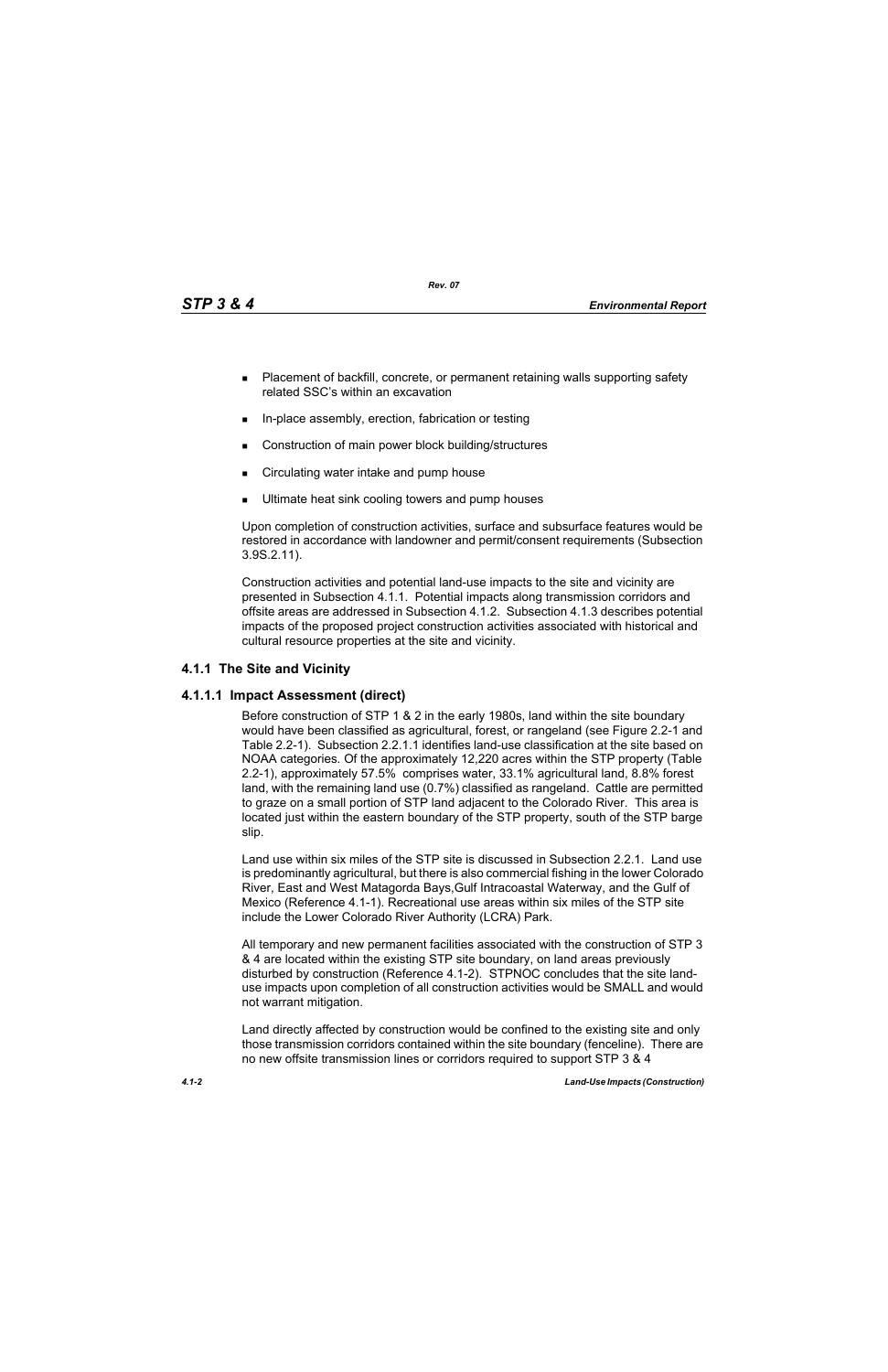(Subsection 2.2.2.2). Transmission lines and offsite areas are further discussed in Subsection 4.1.2. Areas that would be disturbed by site construction are located primarily to the west of the existing STP 1 & 2, as shown in Figure 3.9S-1.

Of the approximately 12,220 acres located within the site boundary (fenceline), approximately 540 acres would be disturbed for long-term or short-term construction activities associated with construction of STP 3 & 4 and their supporting facilities. Since there is no zoning in Matagorda County, no rezoning would be required for this project (Reference 4.1-3). All land that would be impacted during construction of STP 3 & 4 is within the STP site boundary, and was previously disturbed during construction of STP 1 & 2 (References 4.1-2 and 4.1-4).

A heavy haul road would be constructed from STP 3 & 4 to the existing road to the barge slip to accommodate large construction vehicles (Subsection 3.9S.3.2). This heavy-haul road would be approximately 2.5 miles long and approximately 50 feet wide and provide access from the east side of the site to the west side of the site where construction of STP 3 & 4 would take place. The construction workforce would use the existing south extension from Farm-to-Market (FM) 521 to access STP 3 & 4 (see Figure 3.9S-1). The construction workforce would avoid the existing East Site Access Road in order to minimize disruption of traffic patterns to STP 1 & 2 (Subsection 3.9S.3.2).

Approximately 300 acres of the approximately 540 acres disturbed during site preparation and construction would be dedicated permanently to the new units and their supporting facilities (power block, cooling tower, switchyard)(see Figure 3.9S1). The remaining disturbed acreage would be used for temporary construction facilities, laydown areas, construction parking areas, and borrow/spoil storage (Subsection 3.9S.3). Temporary construction laydown areas would be located to the north and south of the STP 3 & 4 power block construction area. Temporary construction facilities would also be located south of the STP 3 & 4 power block construction area. Construction parking lots and borrow/soil storage would generally be to the west of the new STP 3 & 4 construction area. The acres of land that would be dedicated to the new units and their supporting facilities are indicated in Table 4.1-1. The permanent structures and facilities include:

- Road and rail construction
- **Security construction**
- **Reactor Building**
- Control Building
- **Turbine Building**
- Fire Protection pump house
- Radwaste Building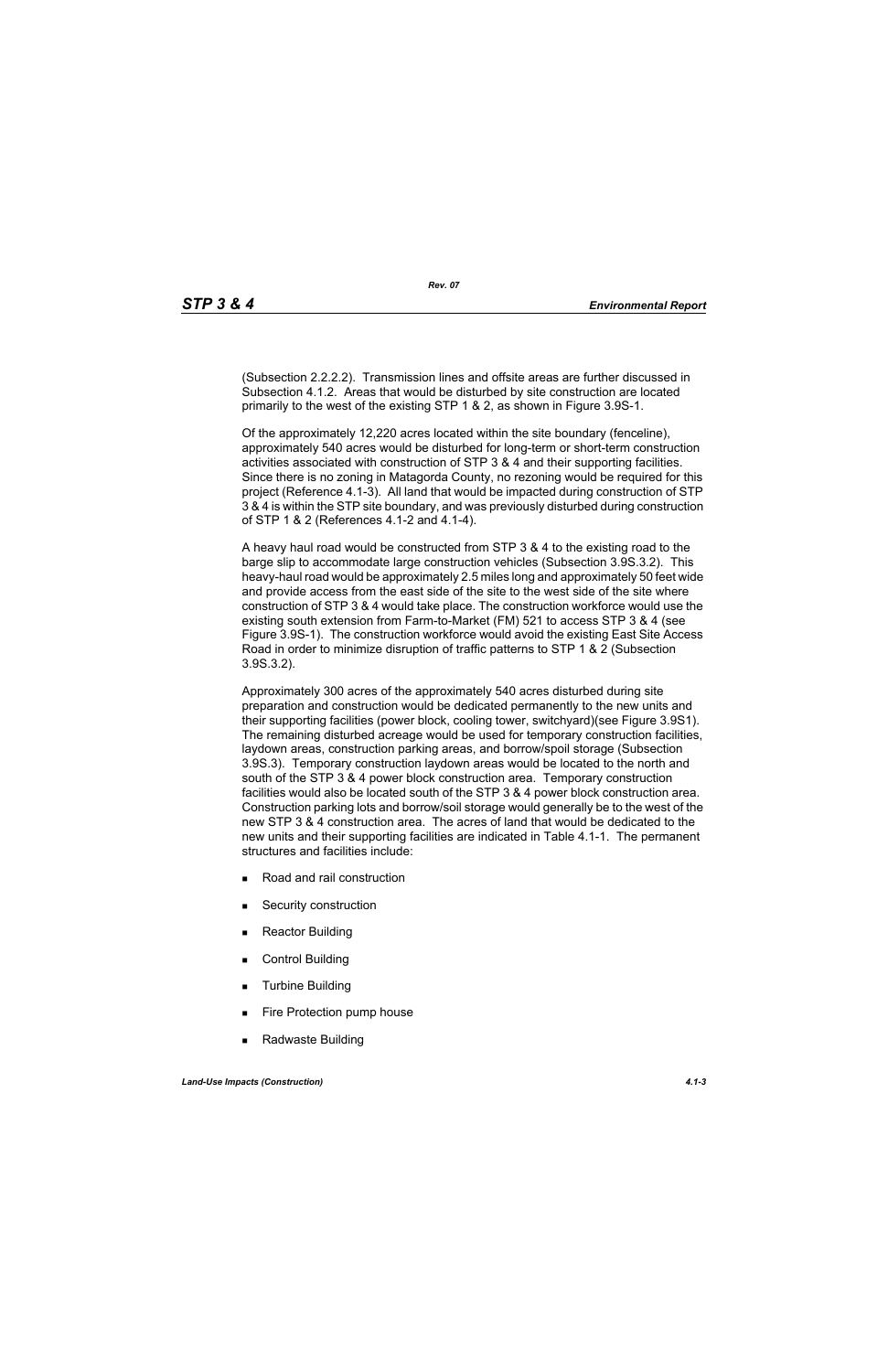- Service Building
- Switchyard and installation of the main transformers
- Administration, simulator, and training facility buildings
- Circulating water intake, discharge, and pump house
- Ultimate Heat Sink (UHS) basins, cooling towers and UHS pump houses (hereafter called cooling tower)
- Yard tanks

No existing utilities cross the STP property. Upon completion of construction activities, surface and subsurface features would be restored in accordance with landowner and permit/consent requirements (Subsection 3.9S.2.11).

All site preparation and construction activities would be conducted in accordance with federal, state, and local regulations. As described in Subsection 3.9S.2, STPNOC would acquire all necessary permits and authorizations and implement environmental controls (such as a Storm Water Pollution Prevention Plan [SWPPP] in accordance with Texas Pollutant Discharge Elimination System [TPDES] program) before earth disturbing activities begin. Site preparation and construction activities that would affect land use include clearing, grubbing, excavating, grading and stockpiling. Measures used to limit adverse impacts during construction are outlined in Table 4.6-1.

Permanently disturbed areas within the site would be contoured and stabilized in accordance with design specifications. When necessary, revegetation would comply with site maintenance and safety requirements. Methods to stabilize areas, prevent erosion and sedimentation, and reduce polluted runoff would comply with applicable laws, regulations, permit requirements, good engineering and construction practices, and recognized Best Management Practices (BMPs). The State of Texas does not have their own Storm Water Management BMP handbook; however, all construction sites with a disturbed area of one acre or larger are required to comply with the Clean Water Act requirements to reduce polluted runoff. These requirements include coverage under the State of Texas TPDES permit, development and implementation of a SWPPP, weekly inspections and documentation of runoff controls, and notification of regulatory authorities when the site has been stabilized. Applicable industry guidance would be followed to reduce stormwater quantity, improve stormwater quality, and protect receiving water and downstream areas.

Construction activities within the site would not take place within a floodplain (Reference 4.1-5). However, the STP property is located almost entirely within the coastal zone as defined by the Texas Coastal Management Program (CMP) (Figure 2.2-1), therefore SMALL to MODERATE construction impacts would take place within the coastal zone (Subsection 2.2.1.1). Additional impacts to land secondarily affected by construction are discussed in Section 4.1. To mitigate impacts, STPNOC would maintain communication with local and regional governmental and nongovernmental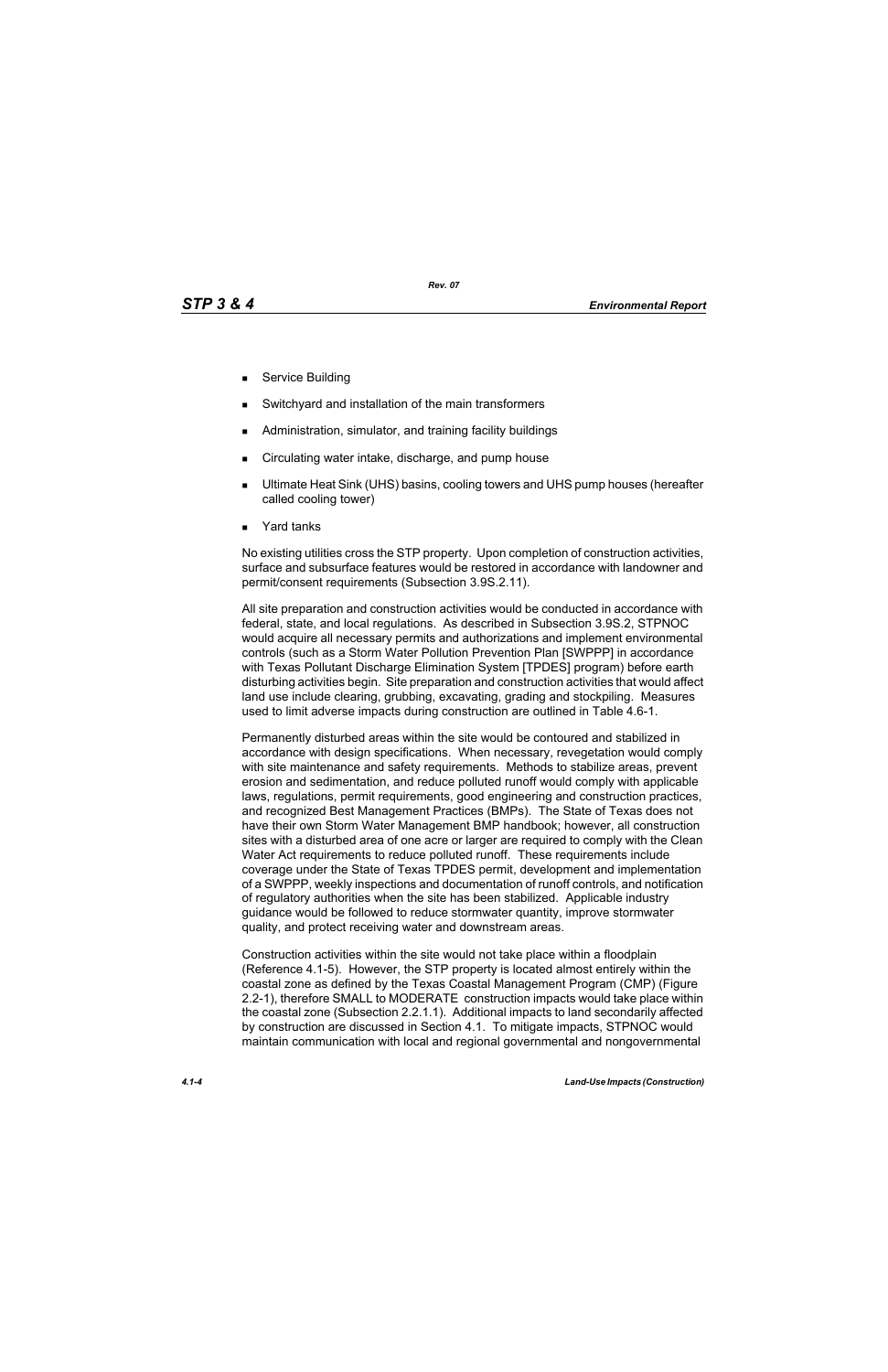organizations (e.g., LCRA, etc.) to verify that construction activities comply with applicable laws and regulations.

Approximately 127.6 acres of wetlands can be found on the STP site (Figure 2.4-3). Man-made wetlands totaling 110 acres (Reference 4.1-1) are located approximately 1800 feet north of the essential cooling pond. These wetlands would not be disturbed by construction activities. Other wetland areas (a total of 29, equaling 17.6 acres) are found on the STP site The wetlands are located near areas designated as temporary laydown, construction office, construction parking, and spoil areas. These sites will be avoided and protected during the construction phase, thus limiting direct impacts. STP would use silt fences and other erosion control devices, as needed, to help mitigate the possibility of surface water runoff from proposed construction activities impacting the STP site's surface water drainage features. (for more information, see Subsection 4.3.1.1).

Care would be taken so that sensitive areas are not impacted by other construction activities. As shown in Figure 3.9S-1, where possible, locations for temporary construction facilities have been carefully selected to avoid man-made or natural wetland areas within the STP property.

STPNOC has surveyed this area for threatened and endangered species as described in Subsection 2.4.1 and has found that permanent and temporary land use changes at the site as a result of construction of STP 3 & 4 would not result in adverse impacts to either federal or state-list of endangered or threatened species, nor critical habitats (see Subsection 4.3.1.1).

NUREG-1555 acknowledges that impact on less than 500 (1235 acres) usually has minor effects. Since the expected impact at STP encompasses only 540 acres of land the impact is expected to be minor.

## **4.1.1.2 Land-Use Plans**

There are no federal, state, regional, or county land-use plans for this area. Since there is no zoning in Matagorda County, no rezoning would be required for this project (Reference 4.1-3). The Matagorda County Economic Development Corporation (MCEDC) has prepared a Strategic Plan for Economic Development (Reference 4.1- 6) that covers the communities of: Bay City and Van Vleck, Blessing, Markham and Midfield, City of Matagorda, Matagorda County, Selected Rural Areas, Palacios, Sargent, and Wadsworth. The intent of the plan is to help bring new business activity to Matagorda County and actively plan for future economic development (to include planning for infrastructure needs to support economic growth). A portion of the plan also highlights the need for regional land use planning. Subsection 2.5.2.3 provides an analysis of land-use impacts attributed to potential increased population and tax revenues to Matagorda and Brazoria Counties.

STPNOC concludes that impacts to land-use planning in the vicinity would be SMALL, but would maintain communication with local and regional governmental and nongovernmental organizations to disseminate project information in a timely manner. Recipients of this information would be given the opportunity to perform their decision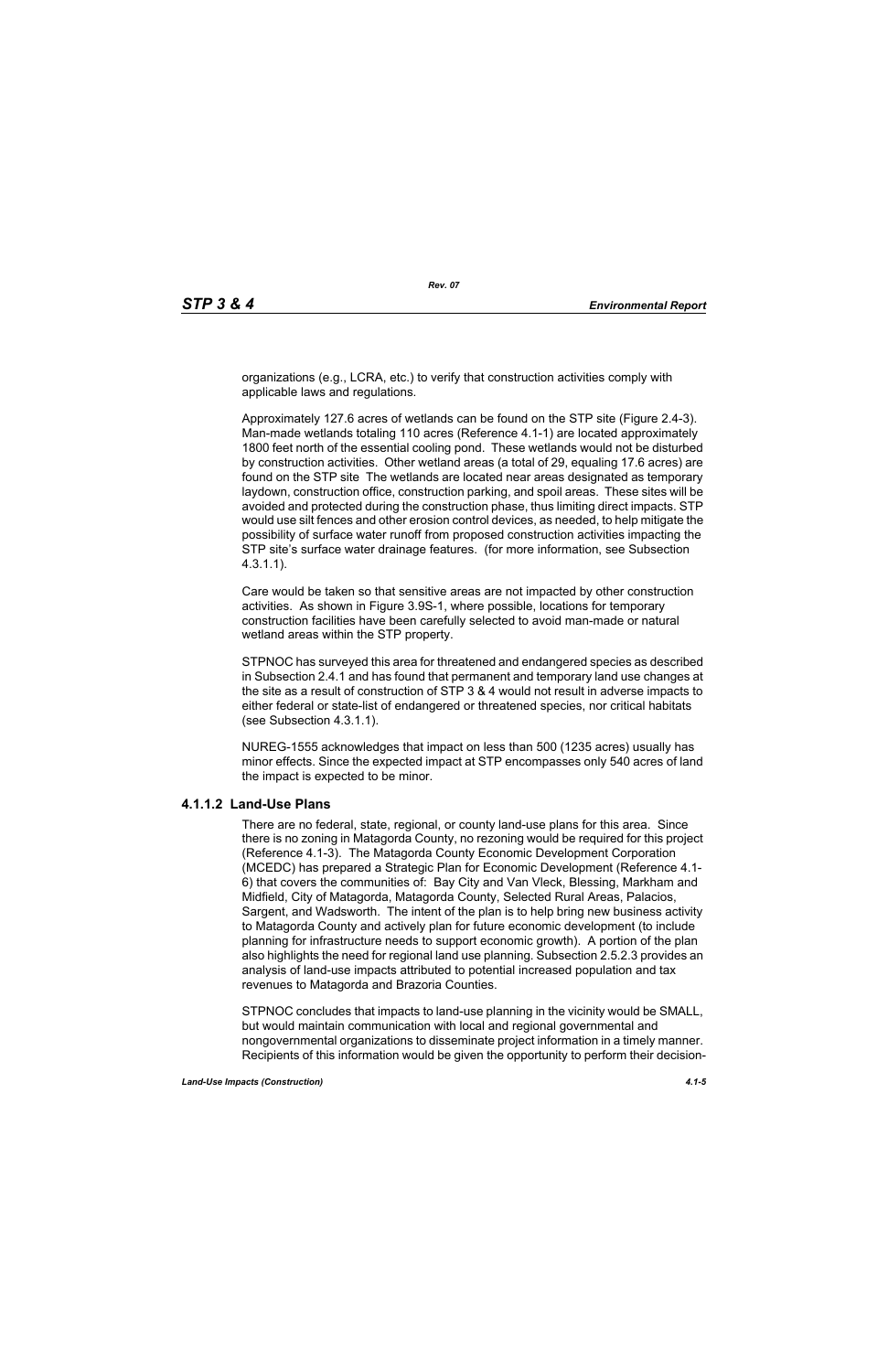making with the understanding that, (1) a percentage of the land converted for this construction project could be permanently dedicated to its new use and, (2) other converted land could become available for other uses upon construction completion, and they would be able to plan accordingly.

#### **4.1.1.3 Site Restoration and Management Actions**

Mitigation measures, designed to lessen the impact of construction activities, would be specific to erosion control, controlled access roads for personnel and vehicular traffic, and restricted construction zones. The site preparation work would be completed in two stages. The first stage would consist of stripping, excavating, and backfilling the areas occupied by the structure and roadways. The second stage would consist of developing the site with the necessary facilities to support construction, such as construction offices, warehouses, trackwork, large unloading facilities, water wells, construction power, construction drainage, etc. In addition, temporary structures would be razed and holes would be filled. Grading and drainage would be designed to avoid erosion during the construction period.

Action would be taken to restore areas consistent with existing and natural vegetation. A total of approximately 540 acres would be required for construction facilities including permanent facility structures and laydown. To the extent possible, STP roads would be used for construction traffic. If necessary, temporary stone roads would be installed along with site grading and drainage facilities. This would permit an all weather use of the site for travel and storage of materials and equipment during construction.

Other potential environmental impacts that may be created by preconstruction and construction activities as well as associated measures and controls to limit those impacts are discussed in Section 4.6.

#### **4.1.2 Transmission Corridors and Off-Site Areas**

As discussed in Subsection 2.2.2, no new off-site transmission corridors are planned for STP 3 & 4. A study completed by the Electric Reliability Council of Texas concluded that the existing transmission system from STP into Houston is acceptable with some changes to conductor size from STP to the Hillje switchyard and on some transmission lines to Houston.

Within the STP site boundary, STP 3 & 4 would require the addition of a 345 kilovolt switchyard and the rerouting of one 345 kV transmission line that is currently connected to Bay No. 1 of the existing switchyard for STP 1 & 2. The transmission lines would run from the new switchyard for STP 3 & 4, back into the switchyard for STP 1 & 2 (which would be expanded) and then run offsite. The new onsite transmission corridor right-of-way between the new switchyard for STP 3 & 4 and the existing switchyard for STP 1 & 2 would be approximately 600 feet wide and take up approximately 12 acres of land. Construction activities associated with the new onsite switchyard and connecting transmission lines would occur in areas disturbed for construction activities associated with STP 1 & 2. Therefore, STPNOC concludes that impacts would be SMALL and not warrant mitigation.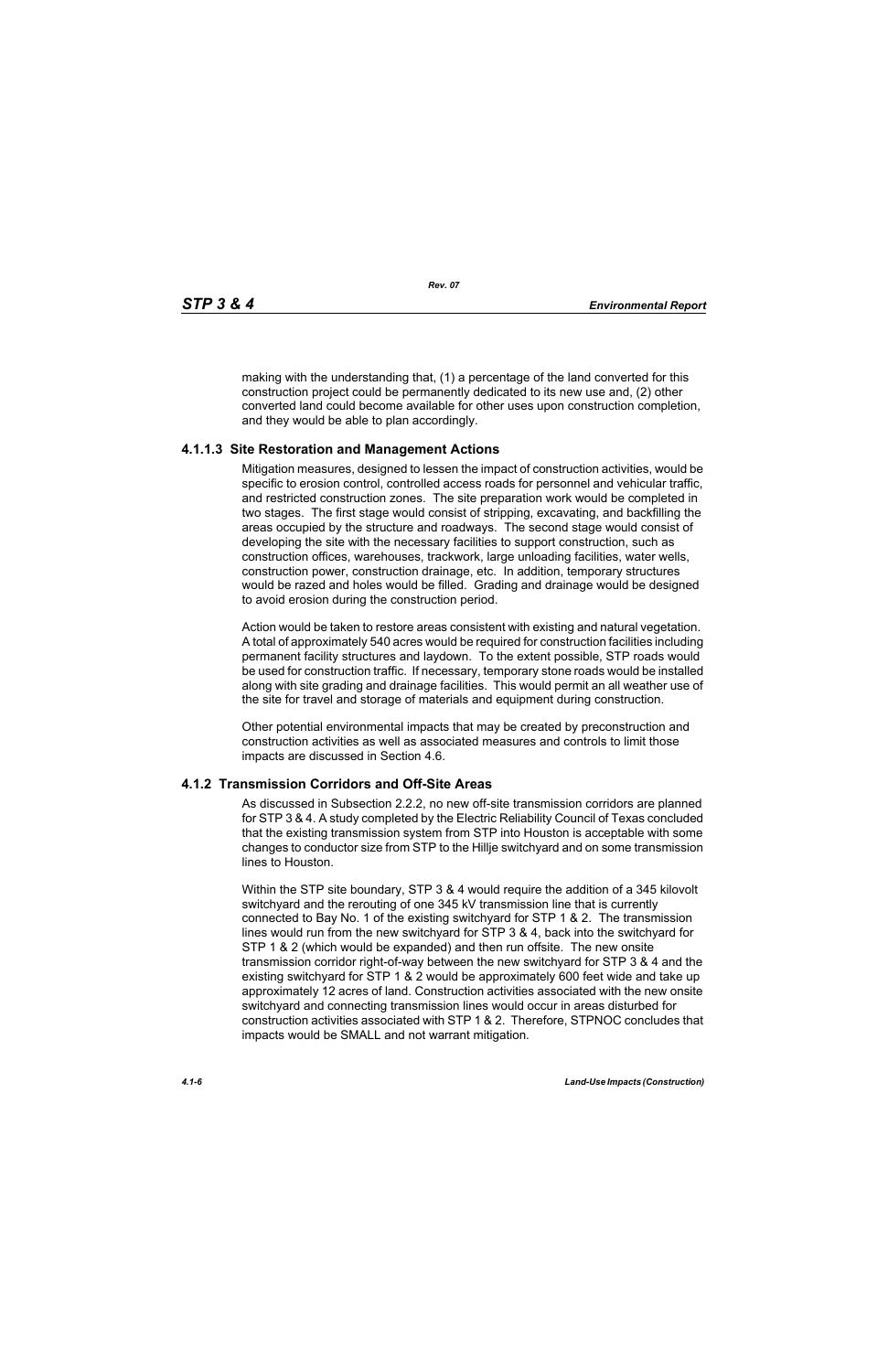Because additional offsite transmission corridor rights-of-way would not be required as a result of construction of STP 3 & 4, STPNOC estimates that land use impacts to transmission corridors and offsite areas would be SMALL and not warrant mitigation.

## **4.1.3 Historic Properties**

Cultural resource investigations conducted in 1975 before construction of STP 1 & 2 determined that the study area did not include any resources that were listed on or eligible for listing on the National Register of Historic Places. Based on a review of the National Historic Preservation Act as applicable to the STP site, no resources of local, regional, or state significance were located in the study area. The study area in the 1975 investigations included sufficient acreage to construct two additional reactor units. Those findings and a determination that no historical properties or other significant cultural resources would be impacted by the proposed construction on STP 1 & 2 were included in the FES issued by the NRC in March 1975 (Reference 4.1-7).

Construction activities associated with STP 3 & 4 would be conducted immediately adjacent to the current STP plant on ground that was evaluated for cultural resources in 1975 and subsequently disturbed for construction activities associated with STP 1 & 2. As discussed in Subsection 2.5.3.1, it is unlikely that any historical properties or other significant cultural resources are within the area that would be impacted by construction of STP 3 & 4. A possible grave site is southeast of the lake, but it is more than four miles south-southwest of the proposed construction area. As discussed in Subsection 2.2.2.2, STP anticipates no changes to offsite corridors; therefore, there would be no impacts due to construction on the transmission corridors.

One historical property is 8.9 miles from the project site, other significant cultural resources are between 6.0 and 9.2 miles away, and 35 archaeological sites are between 4.1 and 10 miles away (Reference 4.1-8). Because the closest known cultural resource is 4.1 miles from the proposed project site, and the new reactors would be constructed next to the existing STP 1 & 2, there would be no impact to the historical cultural setting of these resources due to construction of STP 3 & 4.

STPNOC concludes that construction impacts to historical or cultural resources would be SMALL and not warrant mitigation.

The Texas Historical Commission replied on January 19, 2007 that no historic properties would be affected by STP 3 & 4 (See Appendix A [Reference 4.1-9]). During any ground-disturbing activities for the proposed project, if cultural resources are discovered, activities would cease in the vicinity of the discovery and STPNOC would consult with the Texas State Historic Preservation Office (SHPO) in accordance with STPNOC's procedure for responding to unanticipated discovery of cultural resources.

## **4.1.4 References**

4.1-1 "2005 Annual Environmental Operating Report," STPNOC (South Texas Project Nuclear Operating Company) 2005.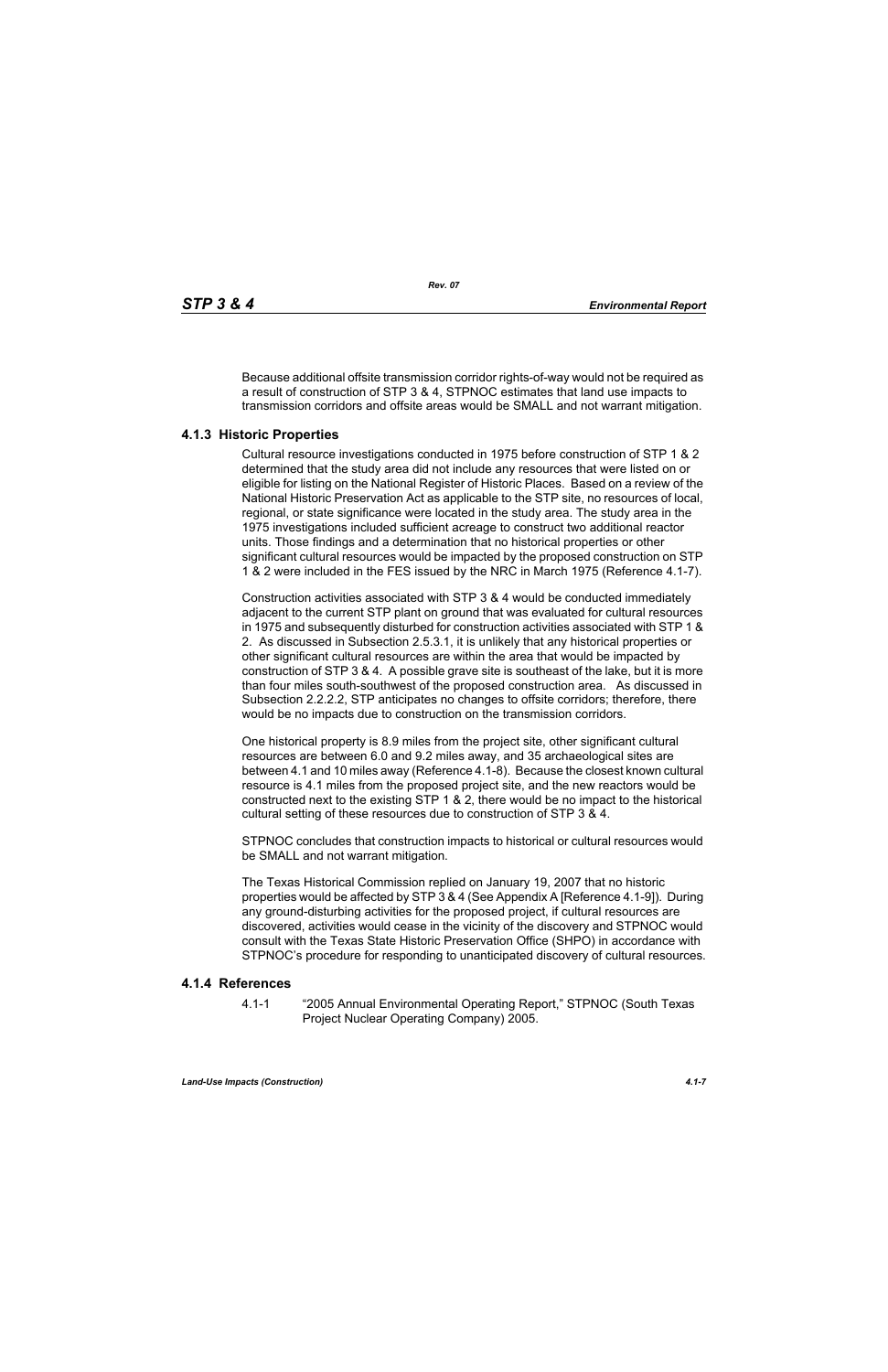- 4.1-2 United States Department of Agriculture and Natural Resources Conservation Service 2001. Soil Survey of Matagorda County, Texas. Available at http://soildatamart.nrcs.usda.gov/Manuscripts/TX321/0/ Matagorda.pdf, accessed January 16, 2007.
- 4.1-3 Texas Comptroller of Public Accounts Property Tax Division 2005. Appendix 7 – Matagorda County Appraisal District Self Evaluation Questionnaire. Available at http://www.window.state.tx.us/taxinfo/proptax/cadreports/asr/matagorda/ appendb.htm, accessed March 20, 2007.
- 4.1-4 STPNOC (South Texas Project Nuclear Operating Company) 1981. Historic Aerial Photos dated 10-28-75. 11-20-81, and undated (c. early 1980s).
- 4.1-5 "Ecological Survey Report Unit 3 and 4 Licensing Project, South Texas Project Electric Generating Station," Prepared for STP Nuclear Operating Company by ENSR Corporation, Houston, Texas, March 2007.
- 4.1-6 Matagorda County Economic Development Corporation (MCEDC) 2004, Strategic Plan for Economic Development, Matagorda County, 2005–2010.
- 4.1-7 "Final Environmental Statement for STP 1 & 2," NUREG-75/019.
- 4.1-8 "Matagorda County Project," Texas Archaeological Research Laboratory 2007. Letter with enclosures to Katherine Roxlau, TetraTech NUS, Inc., received from Jean L. Hughes, Records Conservator, Texas Archaeological Research Laboratory, University of Texas at Austin, Texas, January 19, 2007.
- 4.1-9 William Martin (Texas Historical Commission) January 19, 2007 response (stamp of approval) to letter from S. L. Dannhardt (STP) December 12, 2006 regarding STP 3 & 4.